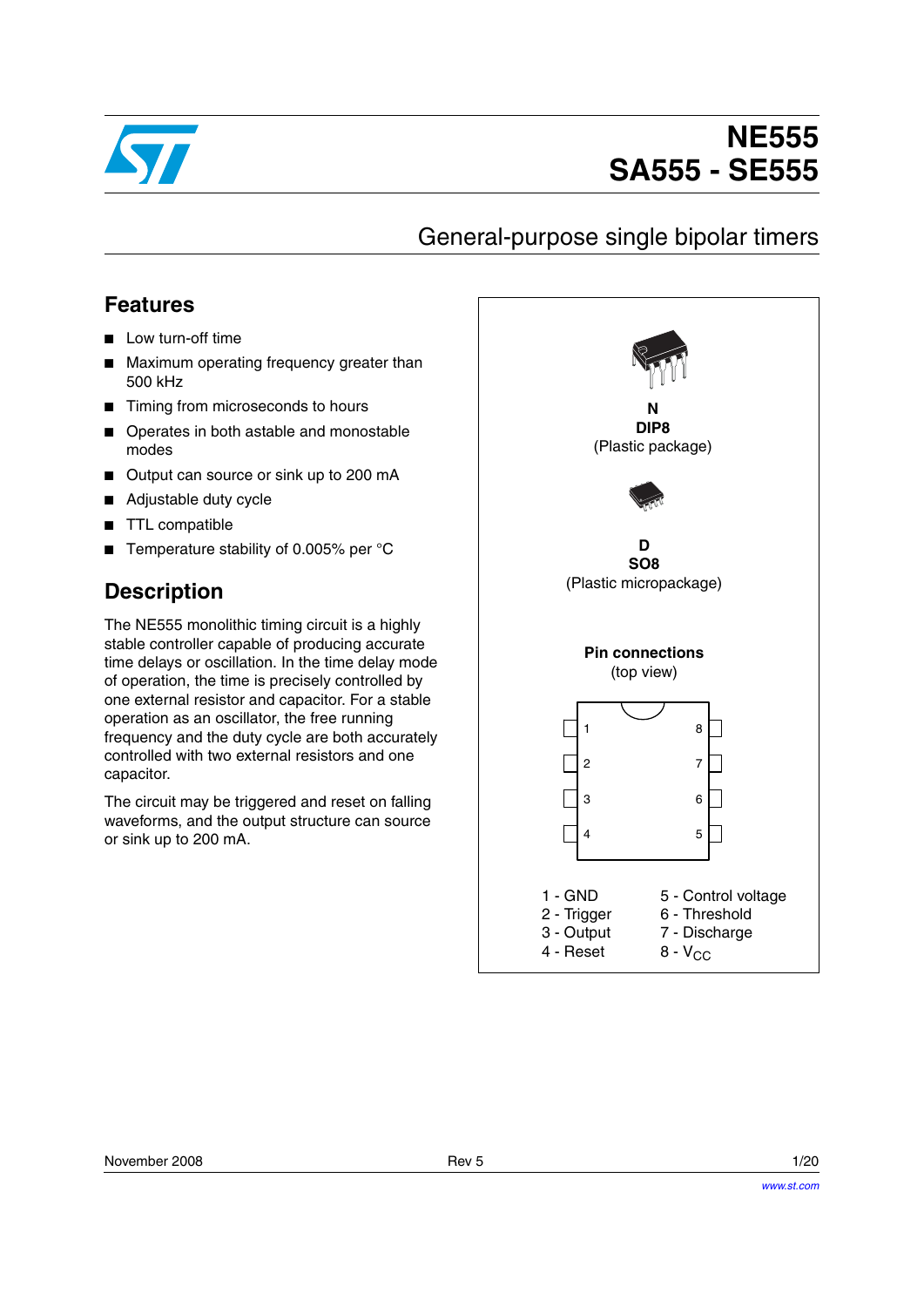# **1 Schematic diagrams**







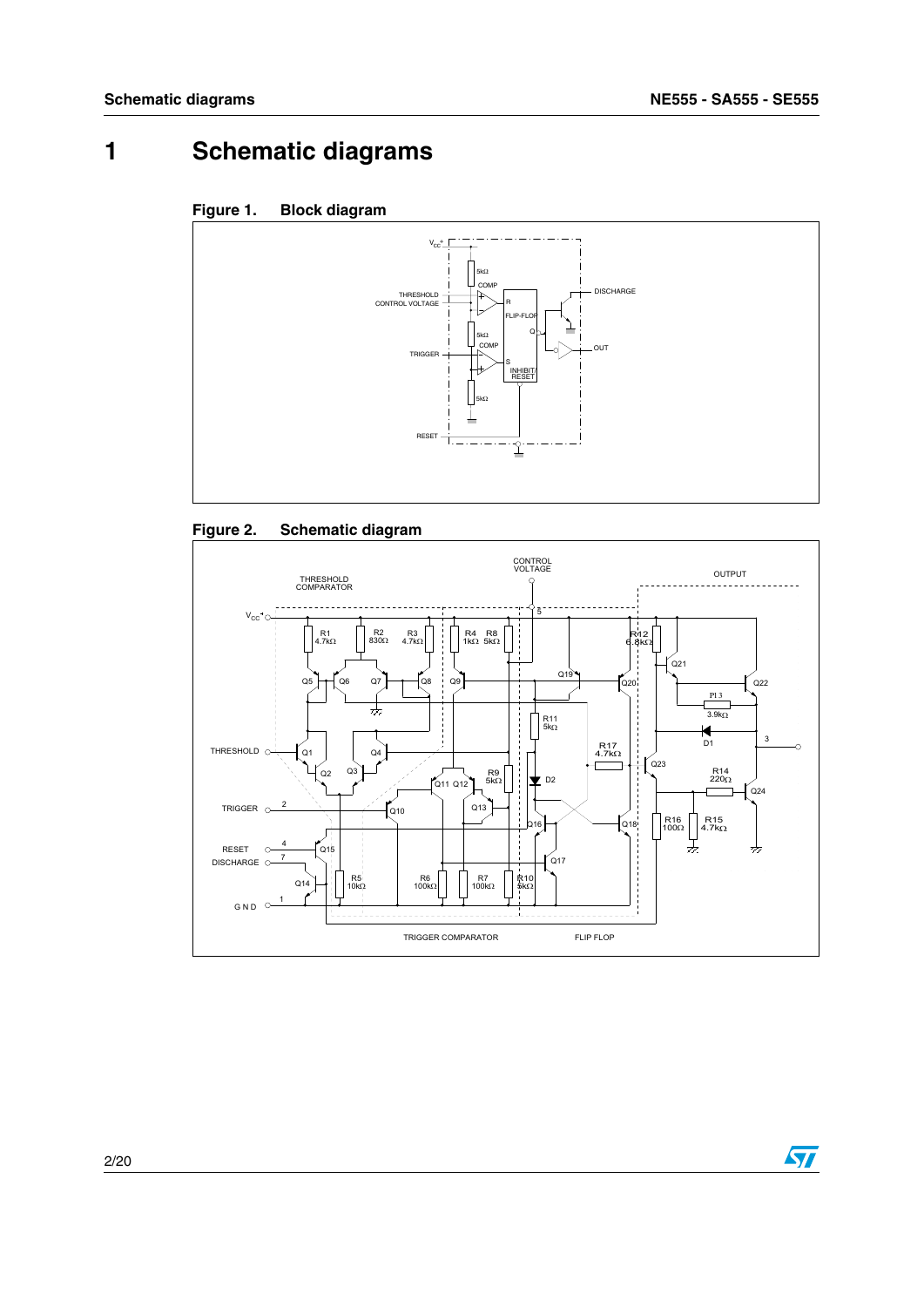# **2 Absolute maximum ratings and operating conditions**

| Symbol                      | <b>Parameter</b>                                                                    | Value        | Unit          |  |
|-----------------------------|-------------------------------------------------------------------------------------|--------------|---------------|--|
| $V_{\rm CC}$                | Supply voltage                                                                      | 18           | v             |  |
| $I_{\text{OUT}}$            | Output current (sink & source)                                                      | ±225         | mA            |  |
| $R_{thja}$                  | Thermal resistance junction to ambient <sup>(1)</sup><br>DIP <sub>8</sub><br>$SO-8$ | 85<br>125    | °C/W          |  |
| $R_{thjc}$                  | Thermal resistance junction to case (1)<br>DIP <sub>8</sub><br>$SO-8$               | 41<br>40     | $\degree$ C/W |  |
|                             | Human body model (HBM) <sup>(2)</sup>                                               | 1000         |               |  |
| <b>ESD</b>                  | Machine model (MM) <sup>(3)</sup>                                                   | 100          | v             |  |
|                             | Charged device model (CDM) <sup>(4)</sup>                                           | 1500         |               |  |
|                             | Latch-up immunity                                                                   | 200          | mA            |  |
| <b>TLEAD</b>                | Lead temperature (soldering 10 seconds)                                             |              | °C            |  |
| $T_j$                       | Junction temperature                                                                | 150          | °C            |  |
| $\mathsf{T}_{\mathsf{stg}}$ | Storage temperature range                                                           | $-65$ to 150 | °C            |  |

#### <span id="page-2-1"></span>Table 1. **Absolute maximum ratings**

1. Short-circuits can cause excessive heating. These values are typical.

2. Human body model: a 100 pF capacitor is charged to the specified voltage, then discharged through a 1.5kΩ resistor between two pins of the device. This is done for all couples of connected pin combinations while the other pins are floating.

3. Machine model: a 200 pF capacitor is charged to the specified voltage, then discharged directly between<br>two pins of the device with no external series resistor (internal resistor < 5  $\Omega$ ). This is done for all couples

4. Charged device model: all pins and the package are charged together to the specified voltage and then discharged directly to the ground through only one pin. This is done for all pins.

| Symbol                                                          | <b>Parameter</b>                                        | Value                               | <b>Unit</b> |
|-----------------------------------------------------------------|---------------------------------------------------------|-------------------------------------|-------------|
| $V_{\rm CC}$                                                    | Supply voltage<br><b>NE555</b><br>SA555<br><b>SE555</b> | 4.5 to 16<br>4.5 to 16<br>4.5 to 18 | v           |
| $V_{th}$ , $V_{trig}$ ,<br>$V_{\text{cl}}$ , $V_{\text{reset}}$ | Maximum input voltage                                   | $V_{\rm CC}$                        | v           |
| $I_{\text{OUT}}$                                                | Output current (sink and source)                        | ±200                                | mA          |
| $\mathsf{T}_{\mathsf{oper}}$                                    | 0 to 70<br>$-40$ to 105<br>$-55$ to 125                 | °C                                  |             |

<span id="page-2-0"></span>Table 2. **Operating conditions** 

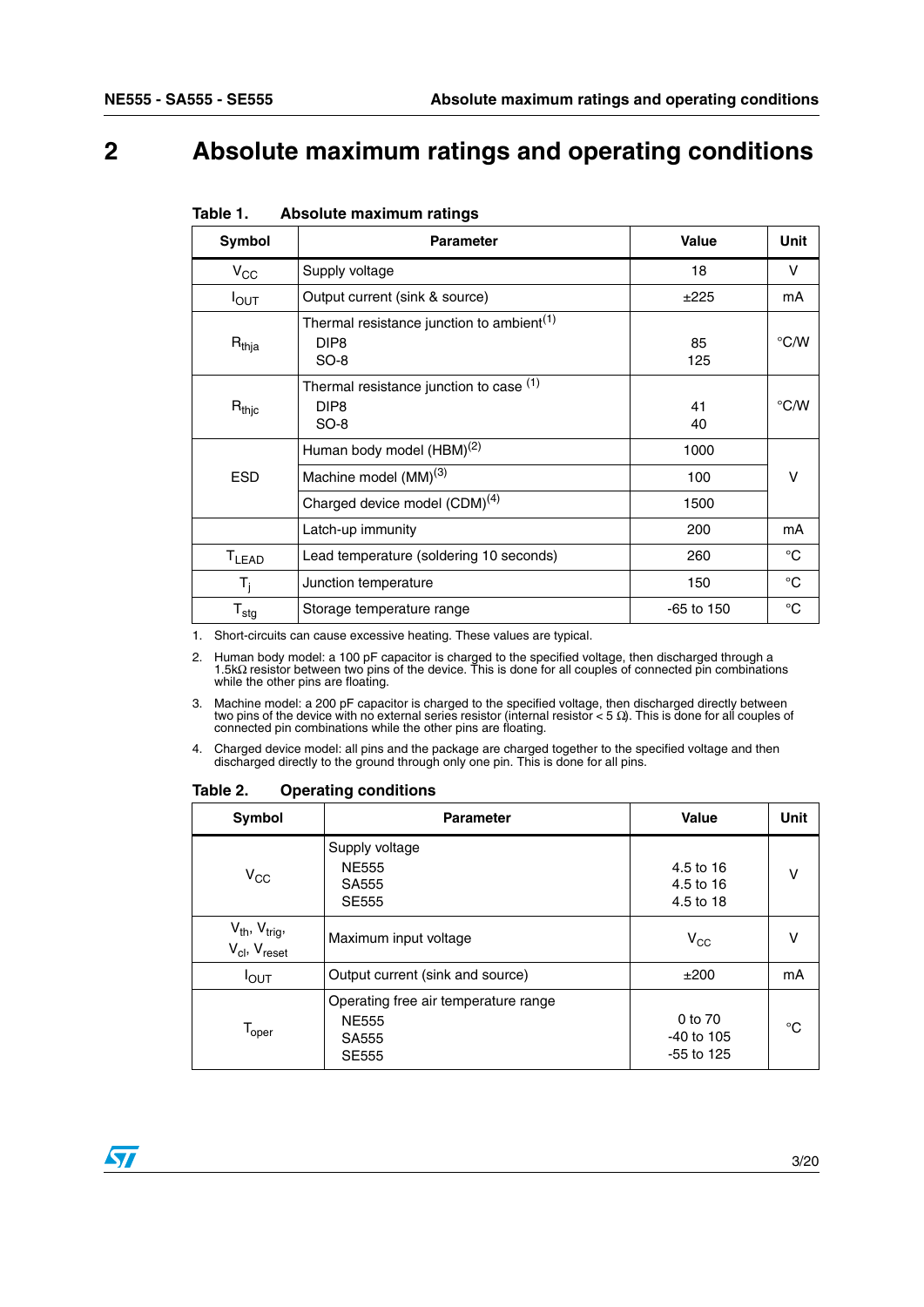# **3 Electrical characteristics**

|                               | <b>Parameter</b>                                                                                                                                                                                           |         | <b>SE555</b>                          |                                   |               | <b>NE555 - SA555</b>                                        |                                    |                           |
|-------------------------------|------------------------------------------------------------------------------------------------------------------------------------------------------------------------------------------------------------|---------|---------------------------------------|-----------------------------------|---------------|-------------------------------------------------------------|------------------------------------|---------------------------|
| Symbol                        |                                                                                                                                                                                                            |         | Typ.                                  | Max.                              | Min.          | Typ.                                                        | Max.                               | Unit                      |
| $I_{\rm CC}$                  | Supply current $(R_L = \infty)$<br>$V_{\text{CC}} = +5V$<br>Low state<br>$V_{\rm CC} = +15V$<br>High state<br>$V_{CC}$ = +5V                                                                               |         | 3<br>10<br>$\overline{c}$             | 5<br>12                           |               | 3<br>10<br>$\overline{c}$                                   | 6<br>15                            | mA                        |
|                               | Timing error (monostable)<br>$(R_A = 2k\Omega$ to 100k $\Omega$ , C = 0.1µF)<br>Initial accuracy (1)<br>Drift with temperature<br>Drift with supply voltage                                                |         | 0.5<br>30<br>0.05                     | $\mathbf{2}$<br>100<br>0.2        |               | 1<br>50<br>0.1                                              | 3<br>0.5                           | $\%$<br>ppm/°C<br>$\%$ /V |
|                               | Timing error (astable)<br>$(R_{A_1}R_B = 1k\Omega$ to 100k $\Omega$ , C = 0.1µF, V <sub>CC</sub> = +15V)<br>Initial accuracy <sup>(1)</sup><br>Drift with temperature<br>Drift with supply voltage         |         | 1.5<br>90<br>0.15                     |                                   |               | 2.25<br>150<br>0.3                                          |                                    | $\%$<br>ppm/°C<br>$\%$ /V |
| $V_{CL}$                      | Control voltage level<br>$V_{CC}$ = +15V<br>$V_{\text{CC}} = +5V$                                                                                                                                          |         | 10<br>3.33                            | 10.4<br>3.8                       | 9<br>2.6      | 10<br>3.33                                                  | 11<br>4                            | v                         |
| $V_{th}$                      | Threshold voltage<br>$V_{CC}$ = +15V<br>$V_{\text{CC}} = +5V$                                                                                                                                              |         | 10<br>3.33                            | 10.6<br>4                         | 8.8<br>2.4    | 10<br>3.33                                                  | 11.2<br>4.2                        | $\vee$                    |
| $I_{th}$                      | Threshold current (2)                                                                                                                                                                                      |         | 0.1                                   | 0.25                              |               | 0.1                                                         | 0.25                               | μA                        |
| V <sub>trig</sub>             | Trigger voltage<br>$V_{CC}$ = +15V<br>$V_{CC}$ = +5V                                                                                                                                                       |         | 5<br>1.67                             | 5.2<br>1.9                        | 4.5<br>1.1    | 5<br>1.67                                                   | 5.6<br>2.2                         | v                         |
| $I_{trig}$                    | Trigger current ( $V_{\text{triq}} = 0V$ )                                                                                                                                                                 |         | 0.5                                   | 0.9                               |               | 0.5                                                         | 2.0                                | μA                        |
| $\mathsf{V}_{\mathsf{reset}}$ | Reset voltage (3)                                                                                                                                                                                          | 0.4     | 0.7                                   | $\mathbf{1}$                      | 0.4           | 0.7                                                         | $\mathbf{1}$                       | V                         |
| $I_{reset}$                   | Reset current<br>$V_{reset} = +0.4V$<br>$V_{reset} = 0V$                                                                                                                                                   |         | 0.1<br>0.4                            | 0.4<br>1                          |               | 0.1<br>0.4                                                  | 0.4<br>1.5                         | mA                        |
| $V_{OL}$                      | Low level output voltage<br>$V_{CC}$ = +15V $I_{O(sink)}$ = 10mA<br>$I_{O(sink)} = 50mA$<br>$I_{O(sink)} = 100mA$<br>$I_{O(sink)} = 200mA$<br>$V_{CC}$ = +5V<br>$I_{O(sink)} = 8mA$<br>$I_{O(sink)} = 5mA$ |         | 0.1<br>0.4<br>2<br>2.5<br>0.1<br>0.05 | 0.15<br>0.5<br>2.2<br>0.25<br>0.2 |               | 0.1<br>0.4<br>$\overline{\mathbf{c}}$<br>2.5<br>0.3<br>0.25 | 0.25<br>0.75<br>2.5<br>0.4<br>0.35 | v                         |
| $V_{OH}$                      | High level output voltage<br>$V_{CC}$ = +15V $I_{O(sink)}$ = 200mA<br>$I_{O(sink)} = 100mA$<br>$V_{CC}$ = +5V $I_{O(sink)}$ = 100mA                                                                        | 13<br>3 | 12.5<br>13.3<br>3.3                   |                                   | 12.75<br>2.75 | 12.5<br>13.3<br>3.3                                         |                                    | V                         |

#### Table 3. T<sub>amb</sub> = +25° C, V<sub>CC</sub> = +5 V to +15 V (unless otherwise specified)

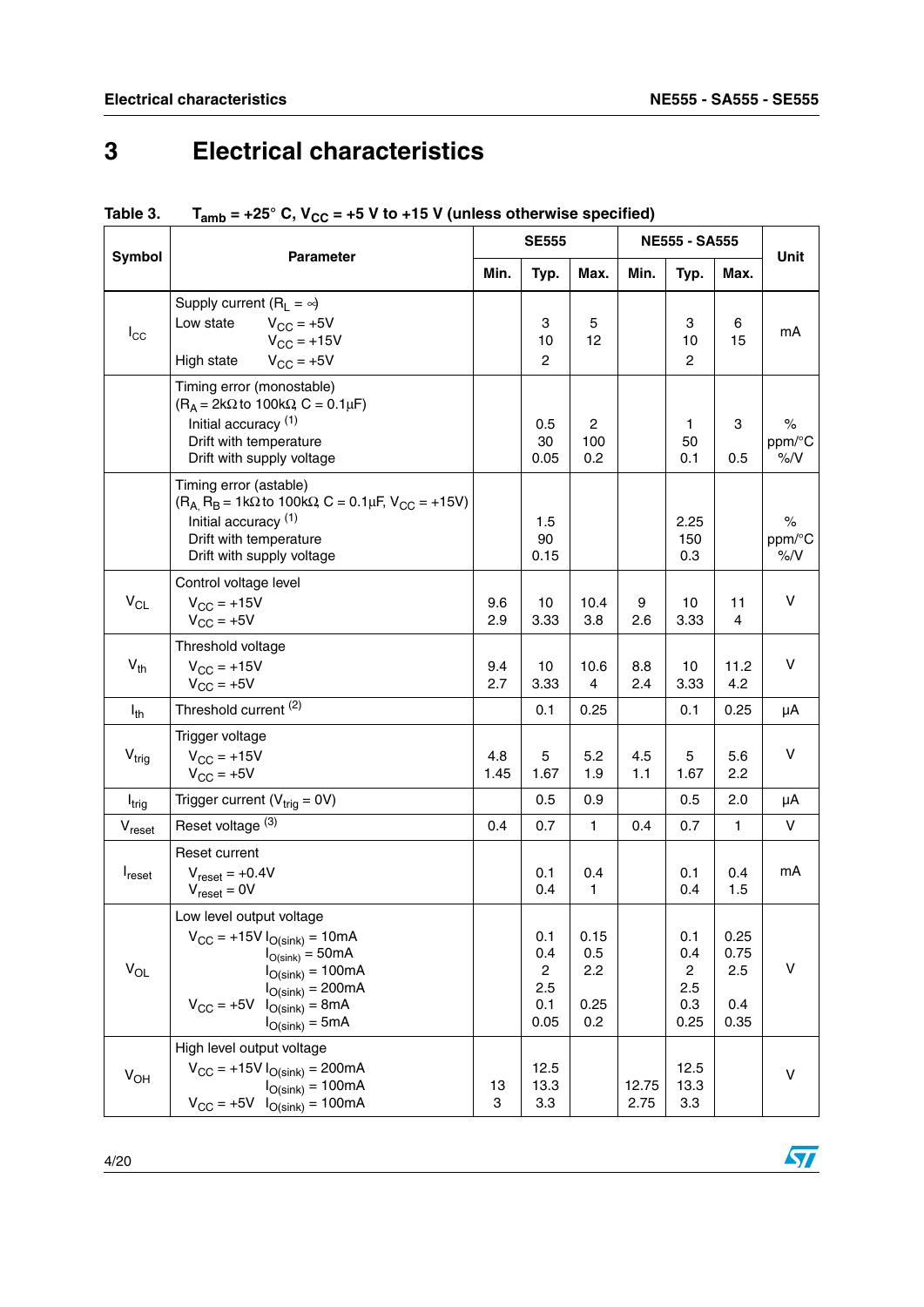|                                           | <b>Parameter</b>                                                                                                                                                    |      |                              | <b>SE555</b> |  |            | <b>NE555 - SA555</b> |    |  | Unit |
|-------------------------------------------|---------------------------------------------------------------------------------------------------------------------------------------------------------------------|------|------------------------------|--------------|--|------------|----------------------|----|--|------|
| Symbol                                    |                                                                                                                                                                     | Min. | Max.<br>Min.<br>Typ.<br>Typ. |              |  |            | Max.                 |    |  |      |
| $I_{dis(off)}$                            | Discharge pin leakage current<br>(output high) $V_{\text{dis}} = 10V$                                                                                               |      | 20                           | 100          |  | 20         | 100                  | nA |  |      |
| $\mathsf{V}_{\mathsf{dis}(\mathsf{sat})}$ | Discharge pin saturation voltage<br>(output low) $(4)$<br>$V_{\text{CC}} = +15V, I_{\text{dis}} = 15mA$<br>$V_{\text{CC}} = +5V$ , $I_{\text{dis}} = 4.5 \text{mA}$ |      | 180<br>80                    | 480<br>200   |  | 180<br>80  | 480<br>200           | mV |  |      |
| t,<br>$t_{\rm f}$                         | Output rise time<br>Output fall time                                                                                                                                |      | 100<br>100                   | 200<br>200   |  | 100<br>100 | 300<br>300           | ns |  |      |
| $t_{off}$                                 | Turn off time $^{(5)}$ (V <sub>reset</sub> = V <sub>CC</sub> )                                                                                                      |      | 0.5                          |              |  | 0.5        |                      | μs |  |      |

Table 3.  $T_{amb} = +25^{\circ}$  C, V<sub>CC</sub> =  $+5$  V to  $+15$  V (unless otherwise specified) (continued)

<span id="page-4-0"></span>1. Tested at  $V_{\text{CC}} = +5$  V and  $V_{\text{CC}} = +15$  V.

2. This will determine the maximum value of R<sub>A</sub> + R<sub>B</sub> for 15 V operation. The maximum total (R<sub>A</sub> + R<sub>B</sub>) is 20 MΩ for +15 V operation and 3.5 MΩ for +5 V operation.

3. Specified with trigger input high.

4. No protection against excessive pin 7 current is necessary, providing the package dissipation rating is not exceeded.

5. Time measured from a positive pulse (from 0 V to 0.8 x V<sub>CC</sub>) on the Threshold pin to the transition from high to low on the output pin. Trigger is tied to threshold.

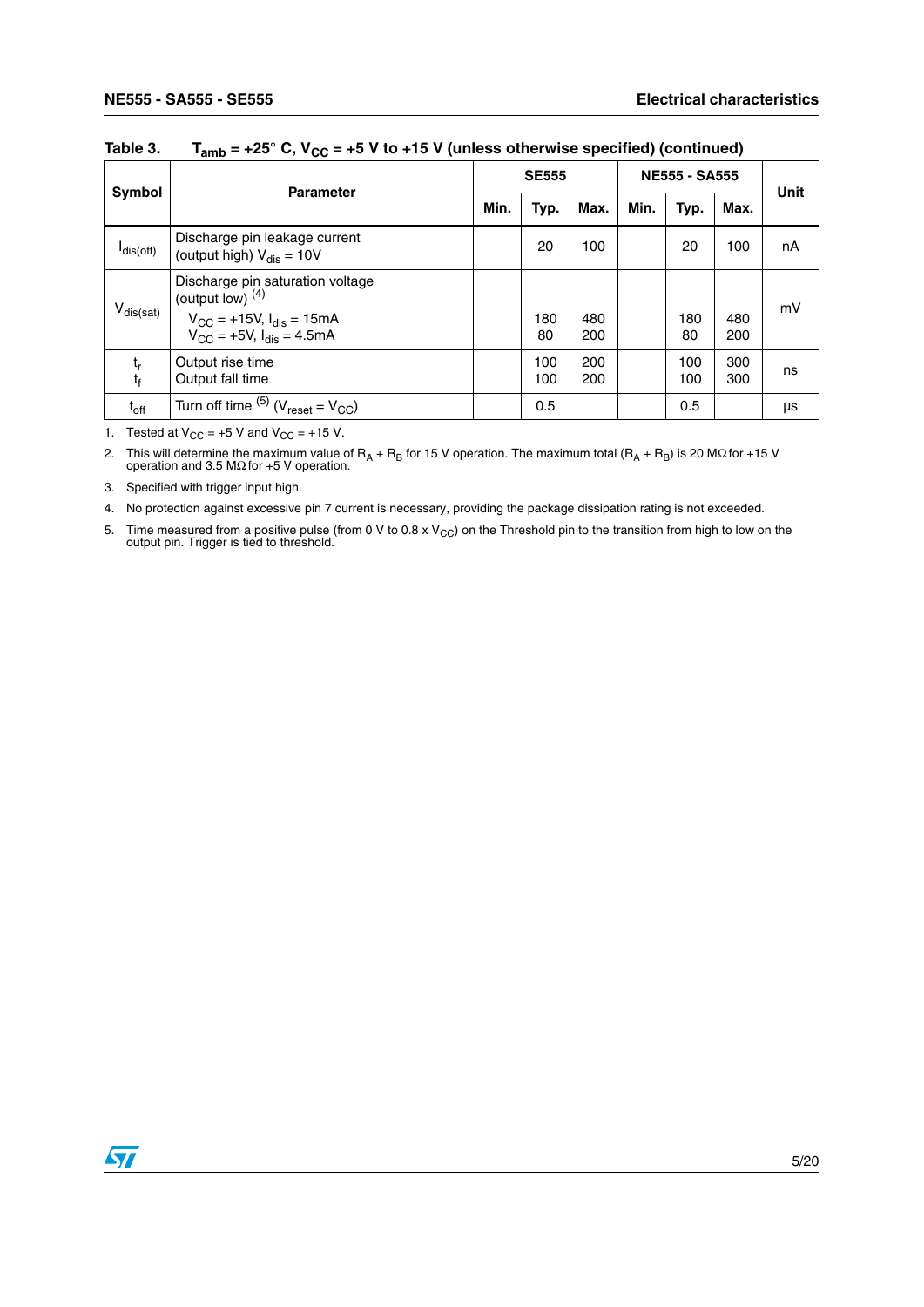**Figure 3. Minimum pulse width required for triggering**



Delay time versus temperature



 **Figure 7. Low output voltage versus output sink current**



**Figure 4. Supply current versus supply voltage**



**Figure 5. Delay time versus temperature Figure 6. Low output voltage versus output sink current**



**Figure 8. Low output voltage versus output sink current**



 $\sqrt{2}$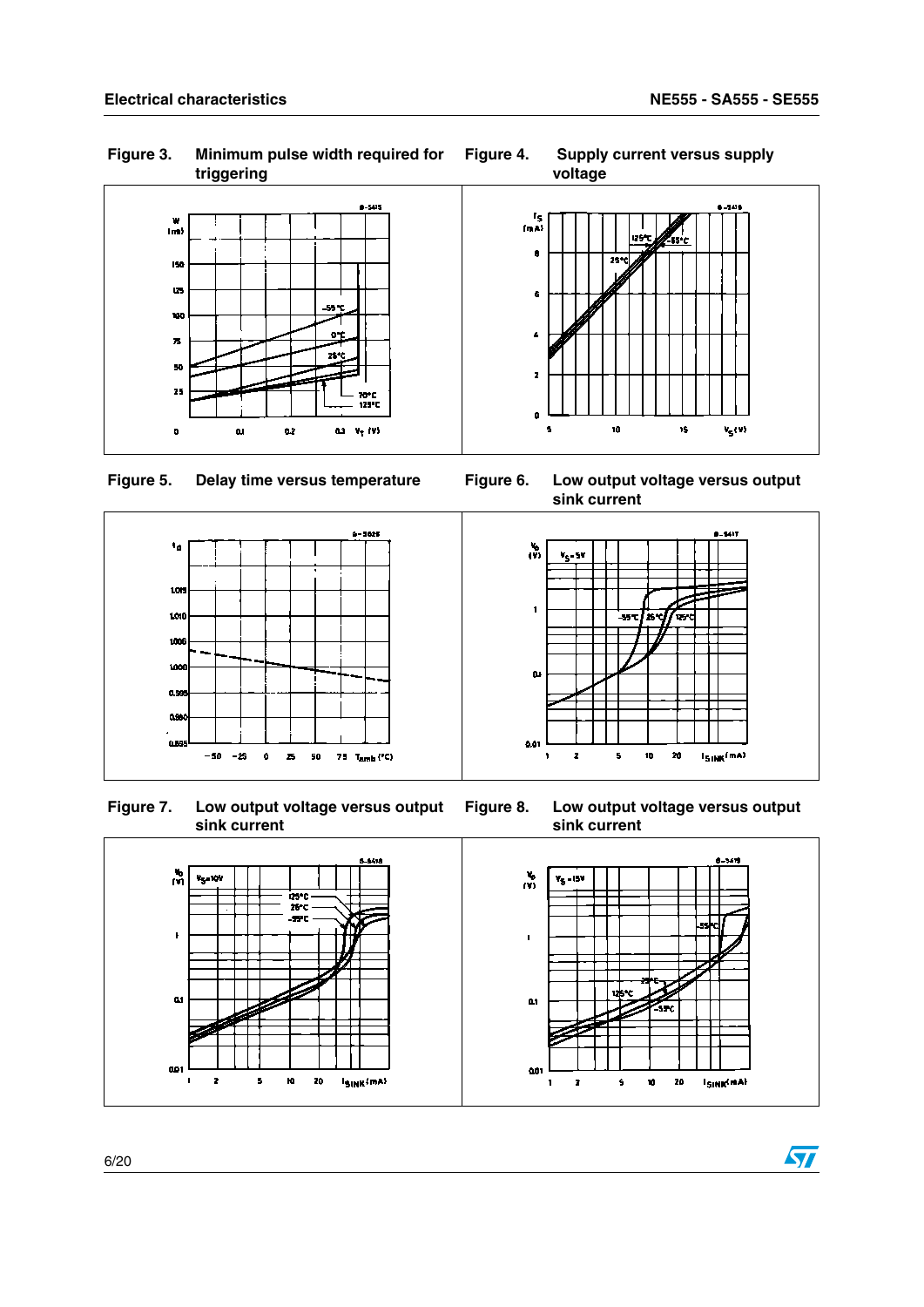**Figure 9. High output voltage drop versus output**



 **Figure 11. Propagation delay versus voltage level of trigger value**



### **Figure 10. Delay time versus supply voltage**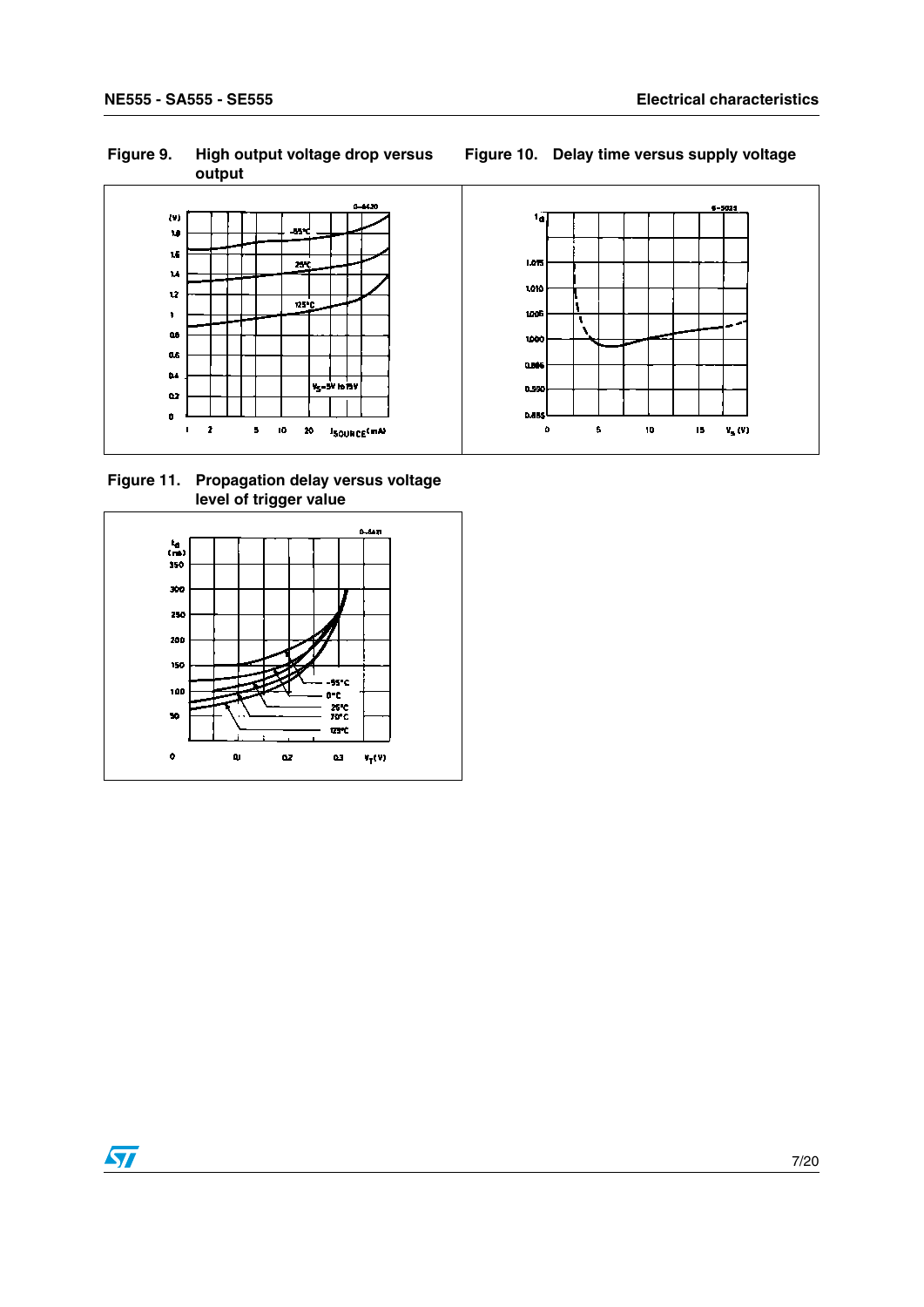# **4 Application information**

### **4.1 Monostable operation**

In the monostable mode, the timer generates a single pulse. As shown in *[Figure 12](#page-7-0)*, the external capacitor is initially held discharged by a transistor inside the timer.



<span id="page-7-0"></span>**Figure 12. Typical schematics in monostable operation**

The circuit triggers on a negative-going input signal when the level reaches  $1/3$  V<sub>CC</sub>. Once triggered, the circuit remains in this state until the set time has elapsed, even if it is triggered again during this interval. The duration of the output HIGH state is given by  $t = 1.1 R<sub>1</sub>C<sub>1</sub>$  and is easily determined by *[Figure 14](#page-8-0)*.

Note that because the charge rate and the threshold level of the comparator are both directly proportional to supply voltage, the timing interval is independent of supply. Applying a negative pulse simultaneously to the reset terminal (pin 4) and the trigger terminal (pin 2) during the timing cycle discharges the external capacitor and causes the cycle to start over. The timing cycle now starts on the positive edge of the reset pulse. During the time the reset pulse is applied, the output is driven to its LOW state.

When a negative trigger pulse is applied to pin 2, the flip-flop is set, releasing the shortcircuit across the external capacitor and driving the output HIGH. The voltage across the capacitor increases exponentially with the time constant  $t = R_1C_1$ . When the voltage across the capacitor equals  $2/3$  V<sub>CC</sub>, the comparator resets the flip-flop which then discharges the capacitor rapidly and drives the output to its LOW state.

*[Figure 13](#page-8-1)* shows the actual waveforms generated in this mode of operation.

When Reset is not used, it should be tied high to avoid any possibility of unwanted triggering.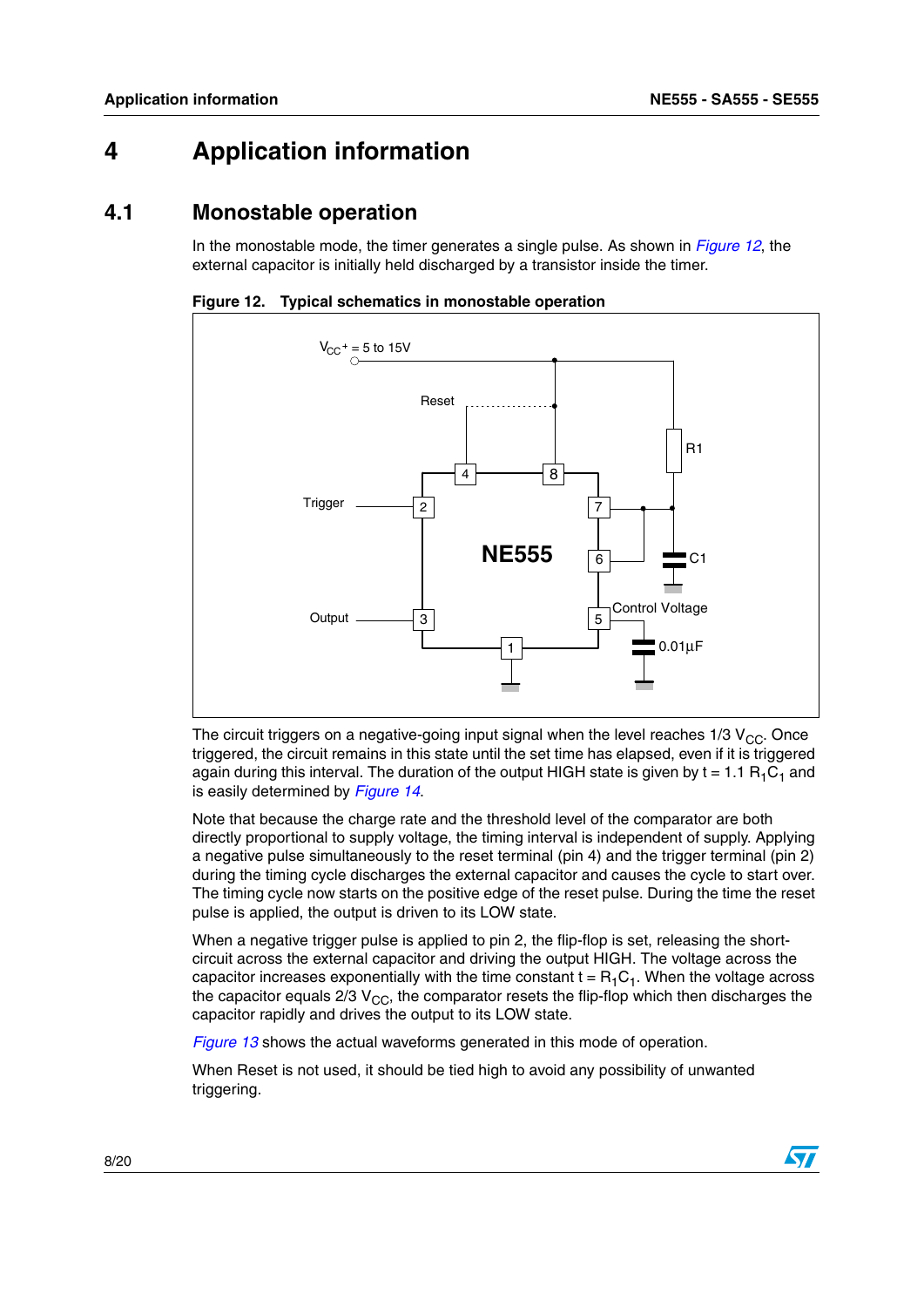<span id="page-8-1"></span>



<span id="page-8-0"></span>



#### <span id="page-8-2"></span>**4.2 Astable operation**

When the circuit is connected as shown in *[Figure 15](#page-9-0)* (pins 2 and 6 connected) it triggers itself and free runs as a multi-vibrator. The external capacitor charges through  $R_1$  and  $R_2$ and discharges through  $R<sub>2</sub>$  only. Thus the duty cycle can be set accurately by adjusting the ratio of these two resistors.

In the astable mode of operation,  $C_1$  charges and discharges between 1/3 V<sub>CC</sub> and 2/3 V<sub>CC</sub>. As in the triggered mode, the charge and discharge times and, therefore, frequency are independent of the supply voltage.

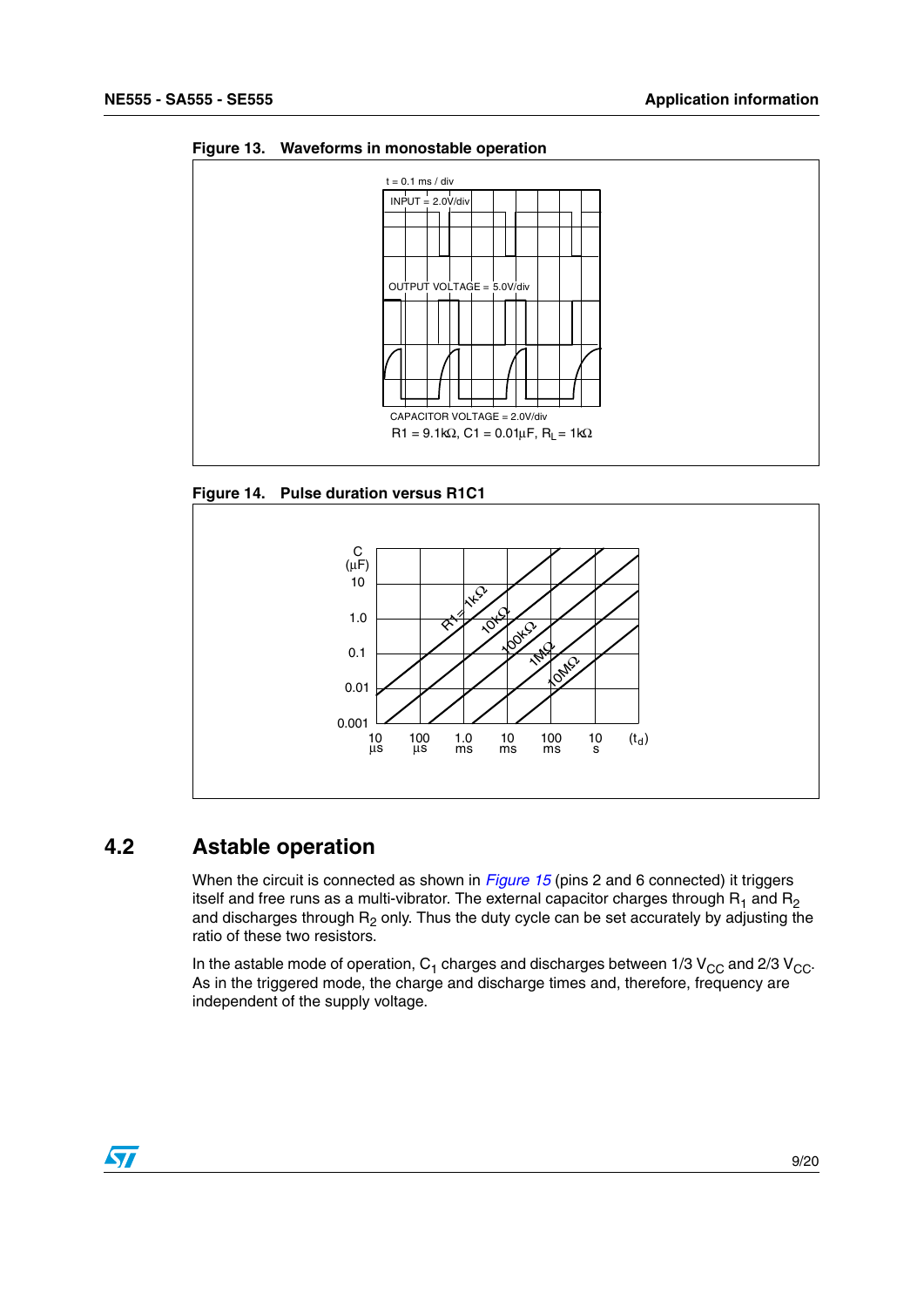

<span id="page-9-0"></span>**Figure 15. Typical schematics in astable operation**



The charge time (output HIGH) is given by:

t1 = 0.693 (R<sub>1</sub> + R<sub>2</sub>) C<sub>1</sub>

and the discharge time (output LOW) by:

t2 =  $0.693$  (R<sub>2</sub>) C<sub>1</sub>

Thus the total period T is given by:

 $T = t1 + t2 = 0.693 (R1 + 2R2) C1$ 

The frequency of oscillation is then:

$$
f = \frac{1}{T} = \frac{1.44}{(R1 + 2R2)C1}
$$

It can easily be found from *[Figure 17](#page-10-1)*.

The duty cycle is given by:

$$
D = \frac{R2}{R1 + 2R2}
$$

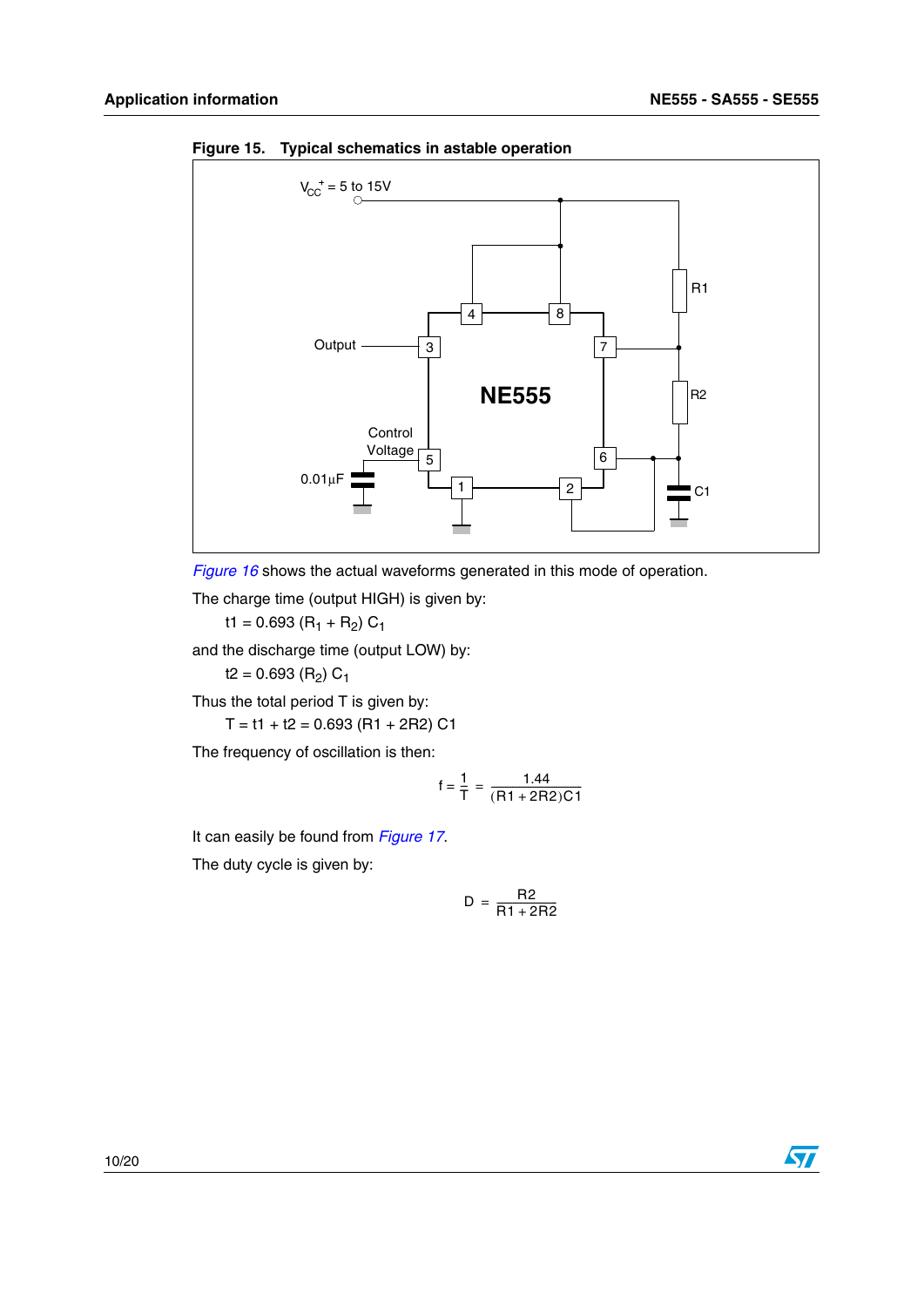<span id="page-10-0"></span>



<span id="page-10-1"></span>Figure 17. Free running frequency versus  $R_1$ ,  $R_2$  and  $C_1$ 



 $\sqrt{2}$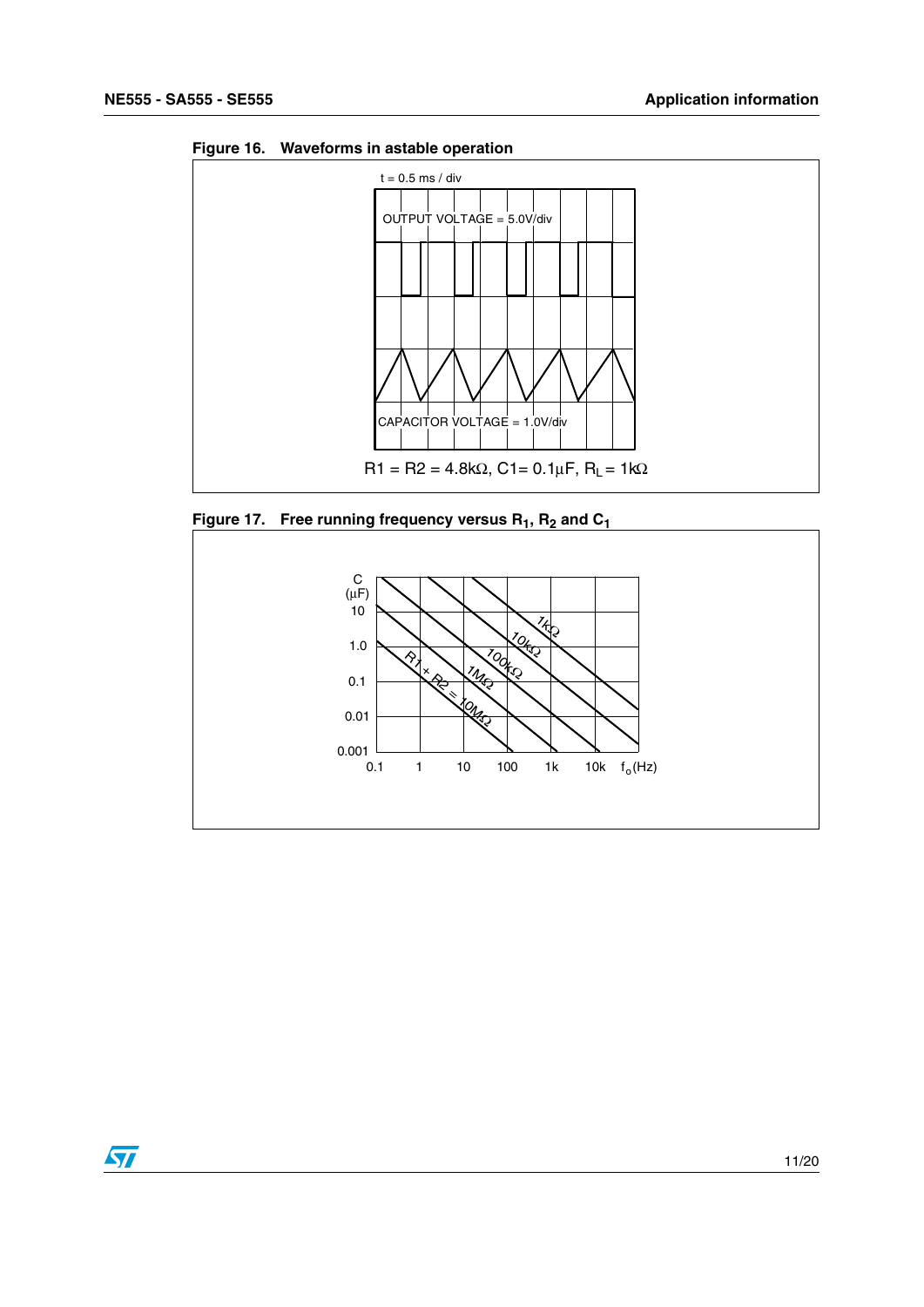$\sqrt{2}$ 

#### **4.3 Pulse width modulator**

When the timer is connected in the monostable mode and triggered with a continuous pulse train, the output pulse width can be modulated by a signal applied to pin 5. *[Figure 18](#page-11-0)* shows the circuit.

<span id="page-11-0"></span>



### **4.4 Linear ramp**

When the pull-up resistor,  $R_A$ , in the monostable circuit is replaced by a constant current source, a linear ramp is generated. *[Figure 19](#page-11-1)* shows a circuit configuration that will perform this function.

<span id="page-11-1"></span>

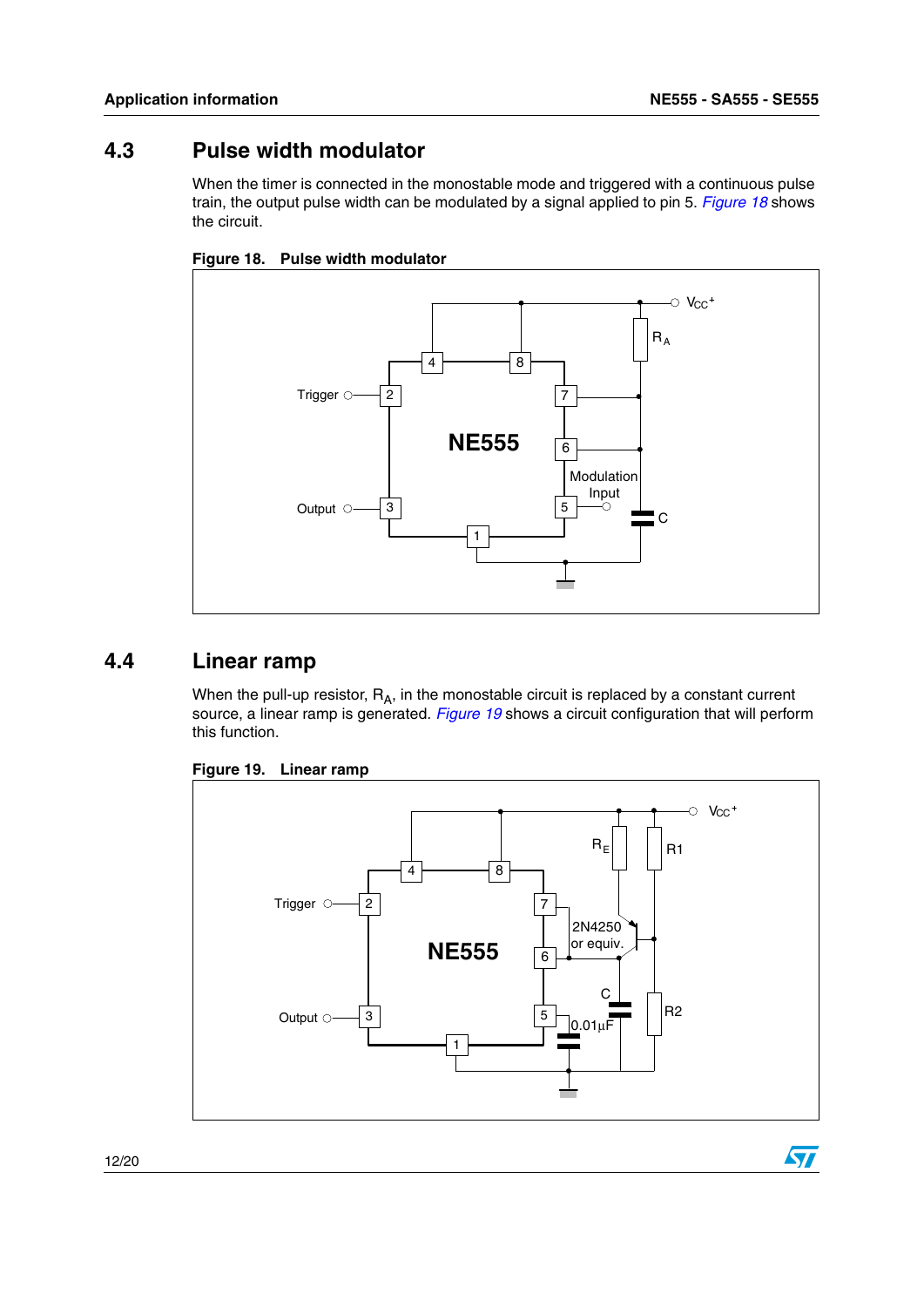*[Figure 20](#page-12-0)* shows the waveforms generator by the linear ramp.

The time interval is given by:

$$
T = \frac{(2/3 \text{ Vcc RE (R1+R2) C})}{R1 \text{ Vcc - VBE (R1+R2)}}
$$
 VBE = 0.6V

<span id="page-12-0"></span>



#### **4.5 50% duty cycle oscillator**

For a 50% duty cycle, the resistors  $R_A$  and  $R_B$  can be connected as in *[Figure 21](#page-13-0)*. The time period for the output high is the same as for astable operation (see *[Section 4.2 on page 9](#page-8-2)*):

t1 =  $0.693 R_A C$ 

For the output low it is

$$
t_2 = [(R. RB)/(RA+RB)].C.Ln \left[\frac{RB-2RA}{2RB-RA}\right]
$$

Thus the frequency of oscillation is:

$$
f = \frac{1}{t1 + t2}
$$

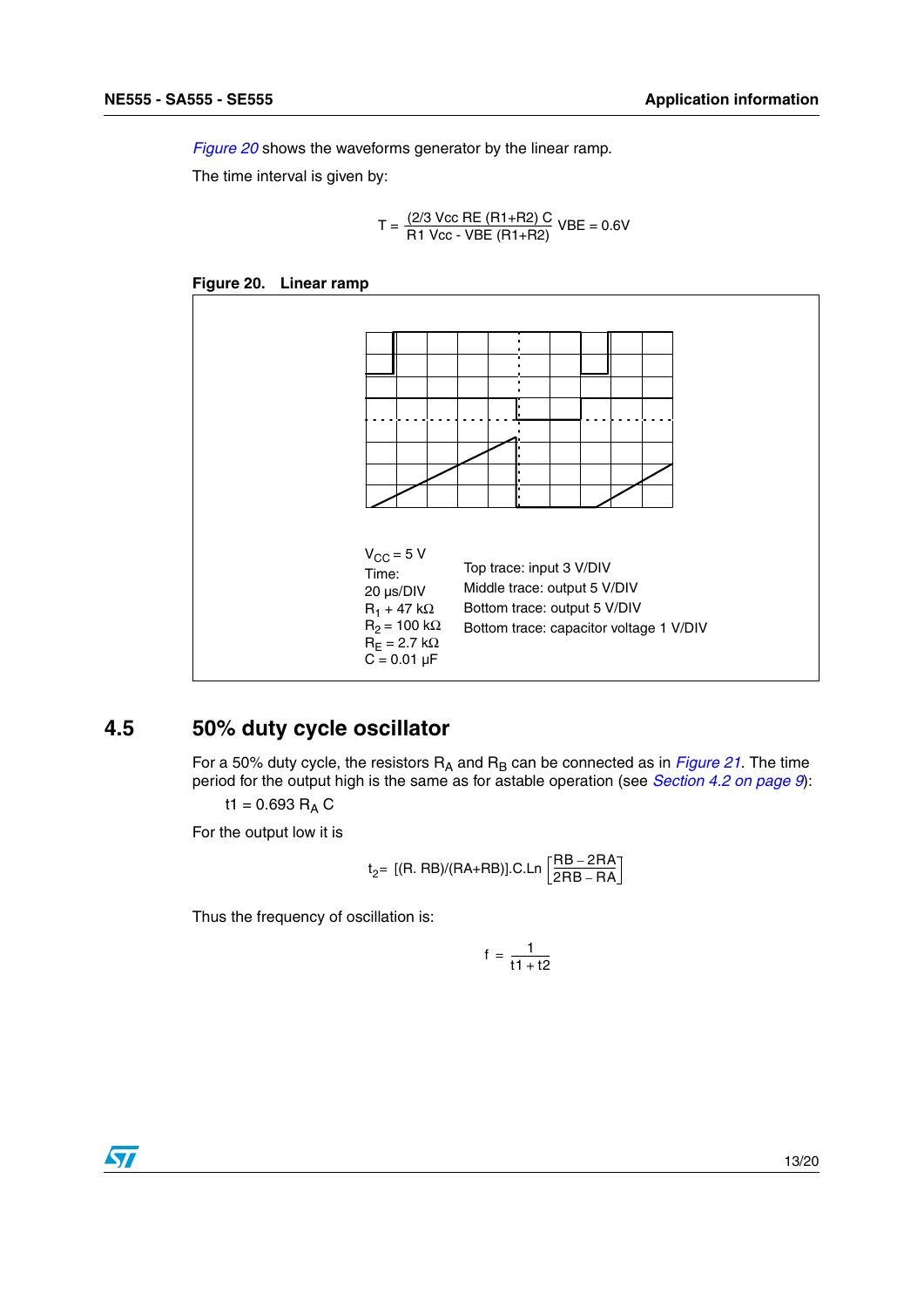<span id="page-13-0"></span>



Note that this circuit will not oscillate if  ${\sf R}_{\sf B}$  is greater than 1/2  ${\sf R}_{\sf A}$  because the junction of  ${\sf R}_{\sf A}$ and  $\mathsf{R}_\mathsf{B}$  cannot bring pin 2 down to 1/3  $\mathsf{V}_\mathsf{CC}$  and trigger the lower comparator.

### **4.6 Additional information**

Adequate power supply bypassing is necessary to protect associated circuitry. The minimum recommended is 0.1  $\mu$ F in parallel with 1  $\mu$ F electrolytic.

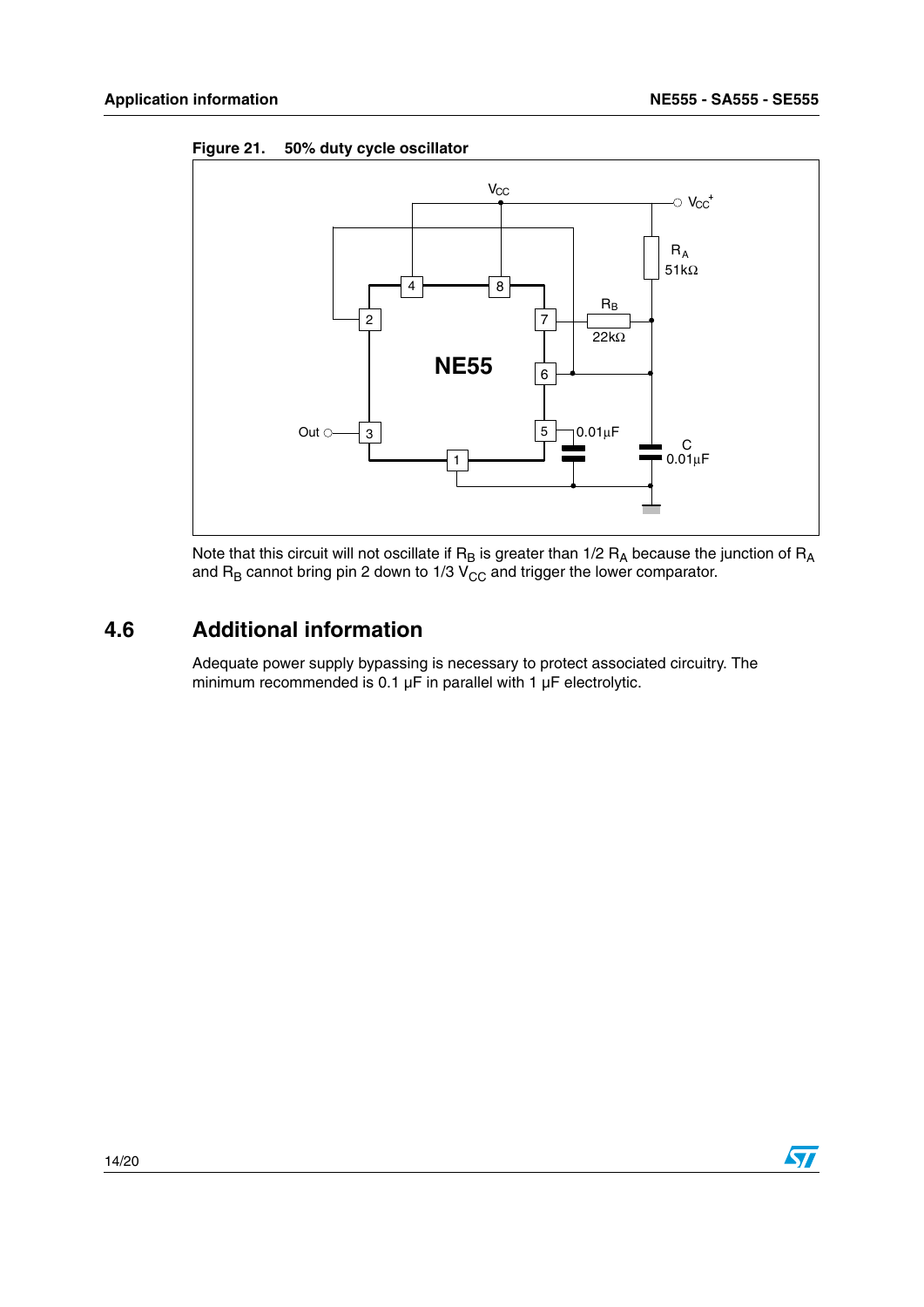## **5 Package information**

In order to meet environmental requirements, STMicroelectronics offers these devices in ECOPACK® packages. These packages have a lead-free second level interconnect. The category of second level interconnect is marked on the package and on the inner box label, in compliance with JEDEC Standard JESD97. The maximum ratings related to soldering conditions are also marked on the inner box label. ECOPACK is an STMicroelectronics trademark. ECOPACK specifications are available at: www.st.com.

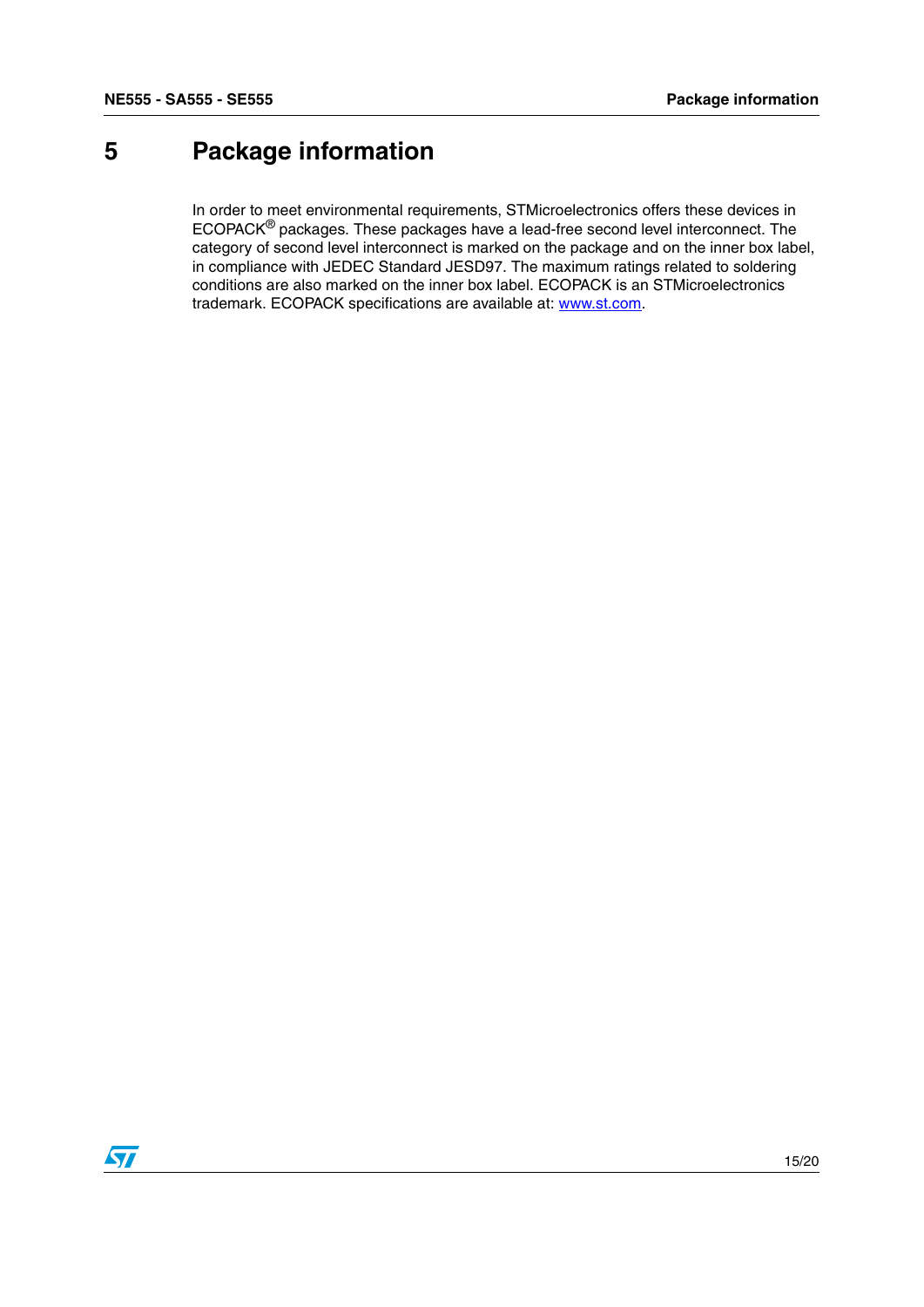## **5.1 DIP8 package information**





#### **Table 4. DIP8 package mechanical data**

| <b>Dimensions</b> |      |                    |       |               |       |       |  |
|-------------------|------|--------------------|-------|---------------|-------|-------|--|
| Ref.              |      | <b>Millimeters</b> |       | <b>Inches</b> |       |       |  |
|                   | Min. | Typ.               | Max.  | Min.          | Typ.  | Max.  |  |
| A                 |      |                    | 5.33  |               |       | 0.210 |  |
| A1                | 0.38 |                    |       | 0.015         |       |       |  |
| A2                | 2.92 | 3.30               | 4.95  | 0.115         | 0.130 | 0.195 |  |
| b                 | 0.36 | 0.46               | 0.56  | 0.014         | 0.018 | 0.022 |  |
| b <sub>2</sub>    | 1.14 | 1.52               | 1.78  | 0.045         | 0.060 | 0.070 |  |
| C                 | 0.20 | 0.25               | 0.36  | 0.008         | 0.010 | 0.014 |  |
| D                 | 9.02 | 9.27               | 10.16 | 0.355         | 0.365 | 0.400 |  |
| E                 | 7.62 | 7.87               | 8.26  | 0.300         | 0.310 | 0.325 |  |
| E <sub>1</sub>    | 6.10 | 6.35               | 7.11  | 0.240         | 0.250 | 0.280 |  |
| е                 |      | 2.54               |       |               | 0.100 |       |  |
| еA                |      | 7.62               |       |               | 0.300 |       |  |
| eB                |      |                    | 10.92 |               |       | 0.430 |  |
| L                 | 2.92 | 3.30               | 3.81  | 0.115         | 0.130 | 0.150 |  |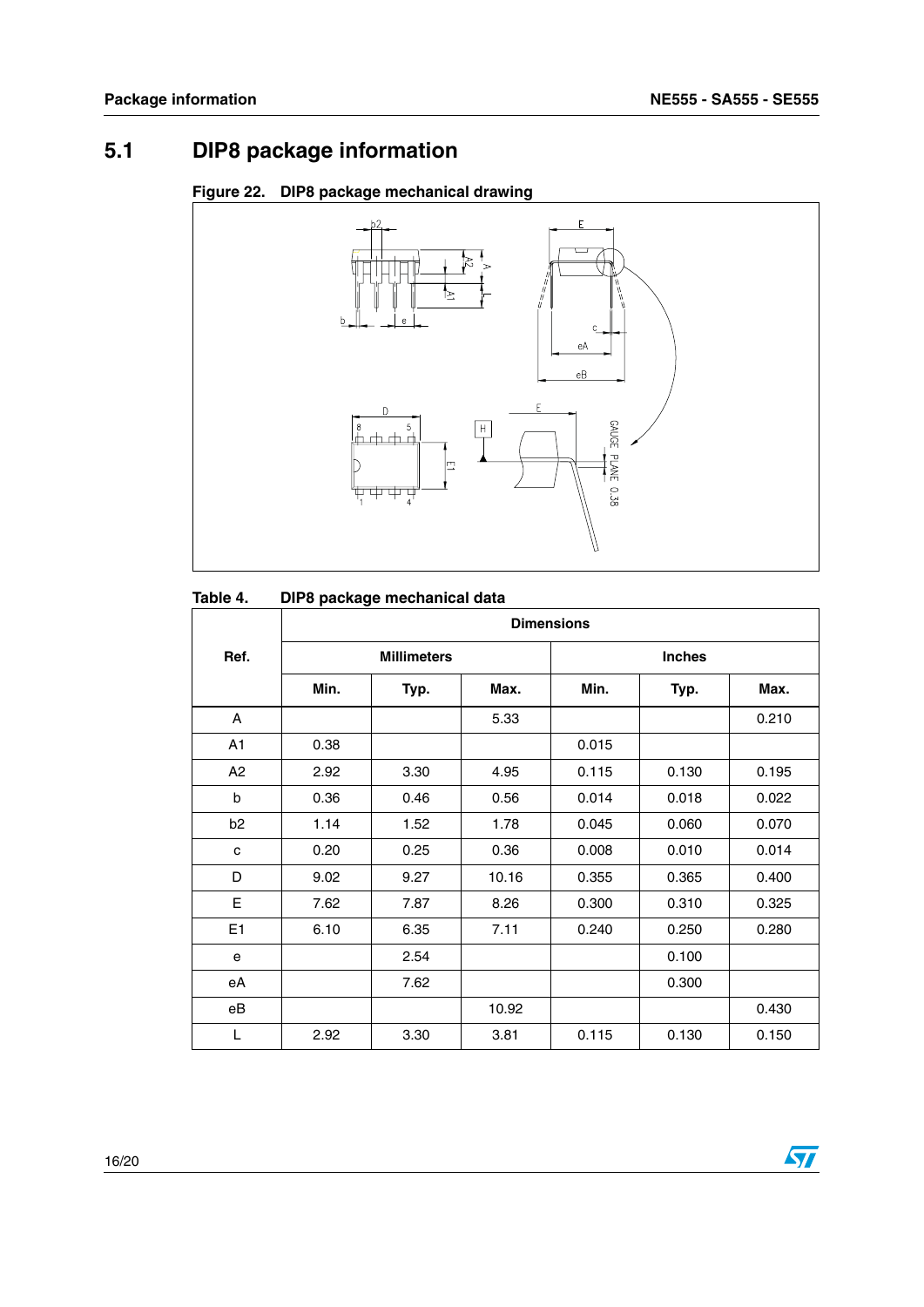## **5.2 SO-8 package information**





| Table 5. |  |  | SO-8 package mechanical data |
|----------|--|--|------------------------------|
|----------|--|--|------------------------------|

|                | <b>Dimensions</b> |                    |             |               |       |             |  |  |
|----------------|-------------------|--------------------|-------------|---------------|-------|-------------|--|--|
| Ref.           |                   | <b>Millimeters</b> |             | <b>Inches</b> |       |             |  |  |
|                | Min.              | Typ.               | Max.        | Min.          | Typ.  | Max.        |  |  |
| A              |                   |                    | 1.75        |               |       | 0.069       |  |  |
| A <sub>1</sub> | 0.10              |                    | 0.25        | 0.004         |       | 0.010       |  |  |
| A <sub>2</sub> | 1.25              |                    |             | 0.049         |       |             |  |  |
| b              | 0.28              |                    | 0.48        | 0.011         |       | 0.019       |  |  |
| C              | 0.17              |                    | 0.23        | 0.007         |       | 0.010       |  |  |
| D              | 4.80              | 4.90               | 5.00        | 0.189         | 0.193 | 0.197       |  |  |
| E              | 5.80              | 6.00               | 6.20        | 0.228         | 0.236 | 0.244       |  |  |
| E1             | 3.80              | 3.90               | 4.00        | 0.150         | 0.154 | 0.157       |  |  |
| e              |                   | 1.27               |             |               | 0.050 |             |  |  |
| h              | 0.25              |                    | 0.50        | 0.010         |       | 0.020       |  |  |
| L              | 0.40              |                    | 1.27        | 0.016         |       | 0.050       |  |  |
| L1             |                   | 1.04               |             |               | 0.040 |             |  |  |
| k              | 0                 |                    | $8^{\circ}$ | $1^{\circ}$   |       | $8^{\circ}$ |  |  |
| ccc            |                   |                    | 0.10        |               |       | 0.004       |  |  |

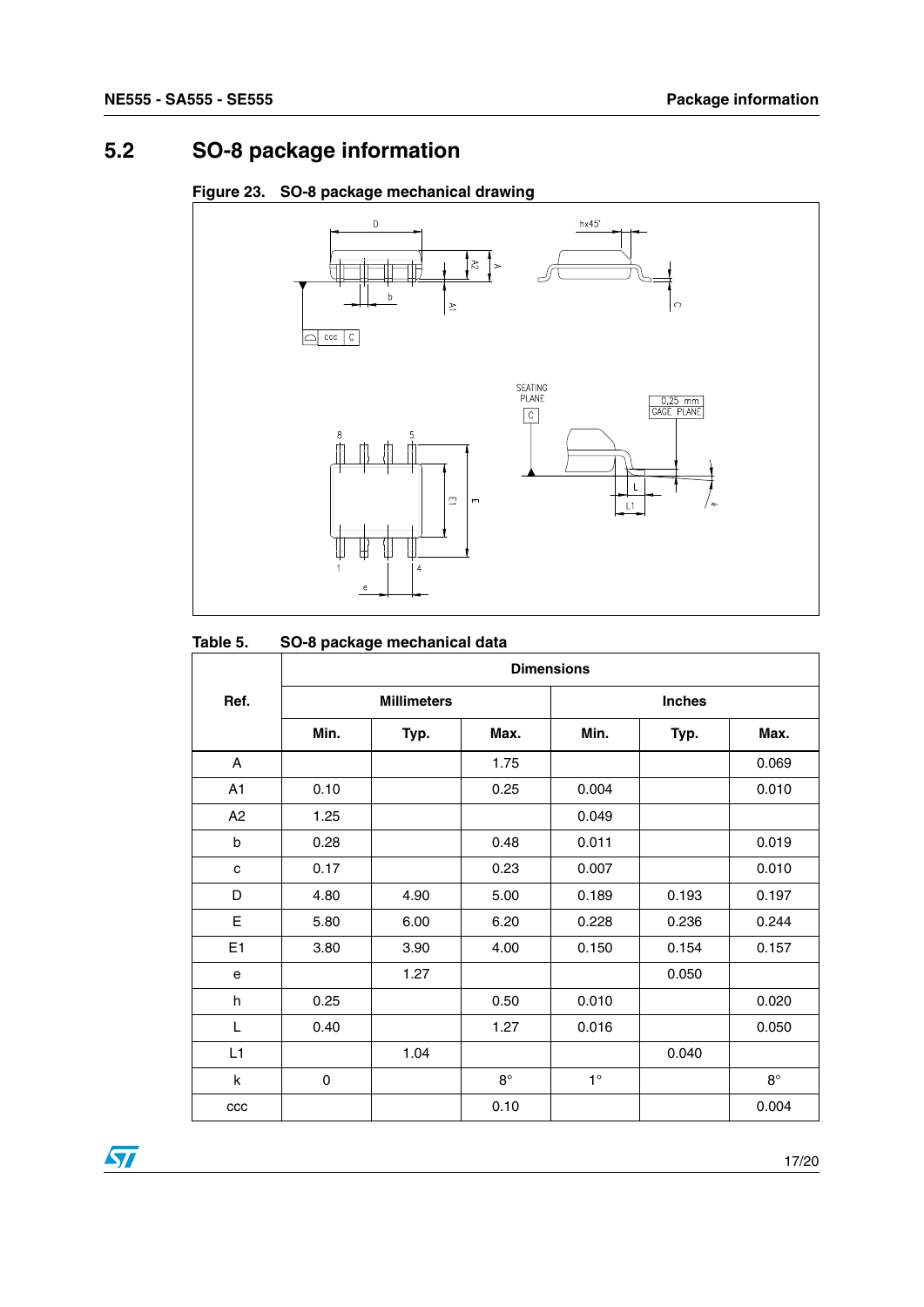# **6 Ordering information**

#### **Table 6. Order codes**

| Part number   | Temperature range                   | Package          | <b>Packing</b>      | <b>Marking</b> |
|---------------|-------------------------------------|------------------|---------------------|----------------|
| <b>NE555N</b> | $0^{\circ}$ C, $+70^{\circ}$ C      | DIP <sub>8</sub> | Tube                | <b>NE555N</b>  |
| NE555D/DT     |                                     | $SO-8$           | Tube or tape & reel | <b>NE555</b>   |
| <b>SA555N</b> | $-40^{\circ}$ C, $+105^{\circ}$ C   | DIP <sub>8</sub> | Tube                | <b>SA555N</b>  |
| SA555D/DT     |                                     | $SO-8$           | Tube or tape & reel | SA555          |
| <b>SE555N</b> | $-55^{\circ}$ C, + 125 $^{\circ}$ C | DIP <sub>8</sub> | Tube                | <b>SE555N</b>  |
| SE555D/DT     |                                     | $SO-8$           | Tube or tape & reel | <b>SE555</b>   |

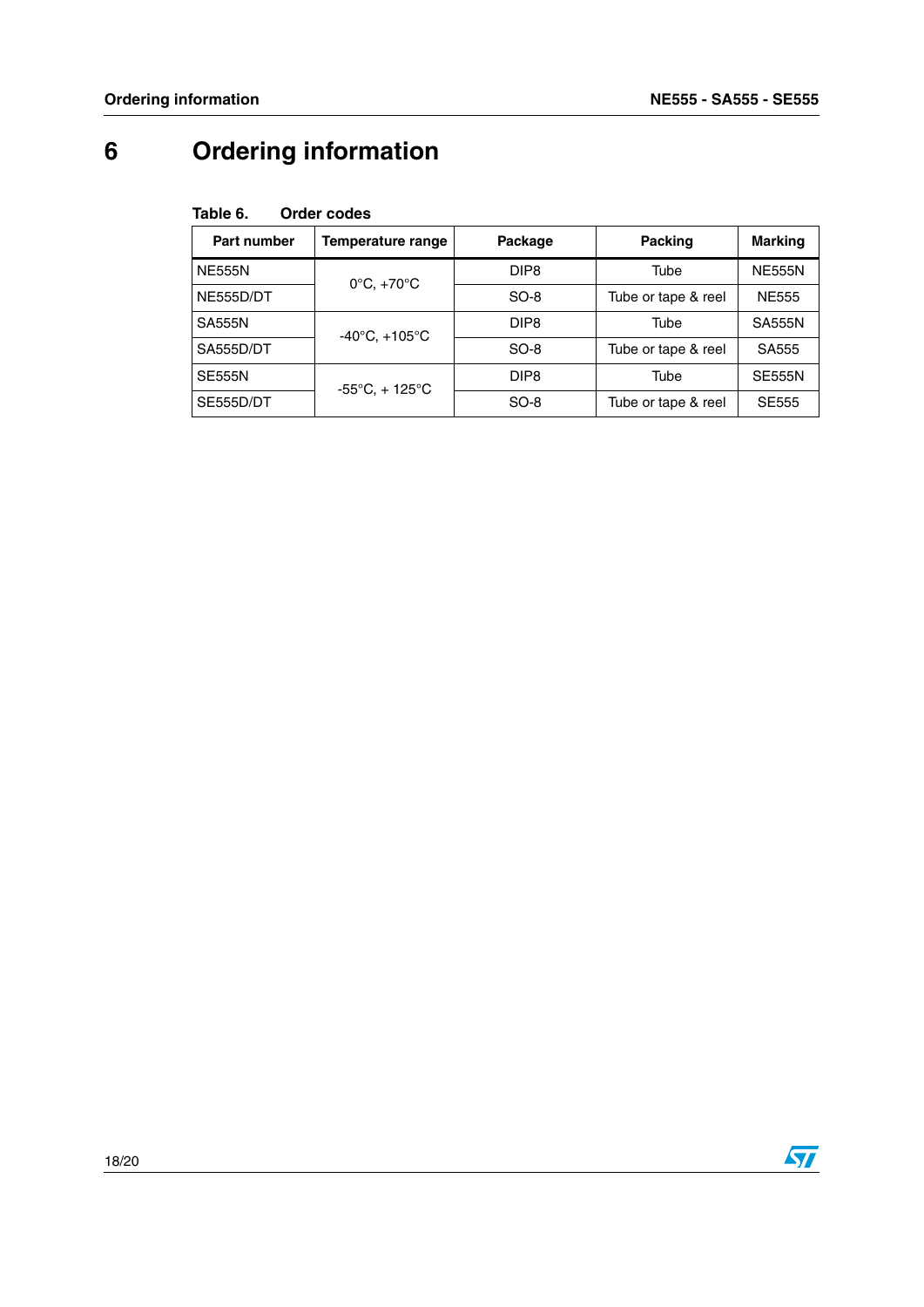# **7 Revision history**

#### Table 7. **Document revision history**

| Date        | <b>Revision</b> | <b>Changes</b>                                                                                                                                                                                                                       |
|-------------|-----------------|--------------------------------------------------------------------------------------------------------------------------------------------------------------------------------------------------------------------------------------|
| 01-Jun-2003 |                 | Initial release.                                                                                                                                                                                                                     |
| 2004-2006   | $2 - 3$         | Internal revisions                                                                                                                                                                                                                   |
| 15-Mar-2007 | 4               | Expanded order code table.<br>Template update.                                                                                                                                                                                       |
| 06-Nov-2008 | 5               | Added $I_{\text{OUT}}$ value in Table 1: Absolute maximum ratings and<br>Table 2: Operating conditions.<br>Added ESD tolerance, latch-up tolerance, R <sub>thia</sub> and R <sub>thic</sub> in<br>Table 1: Absolute maximum ratings. |